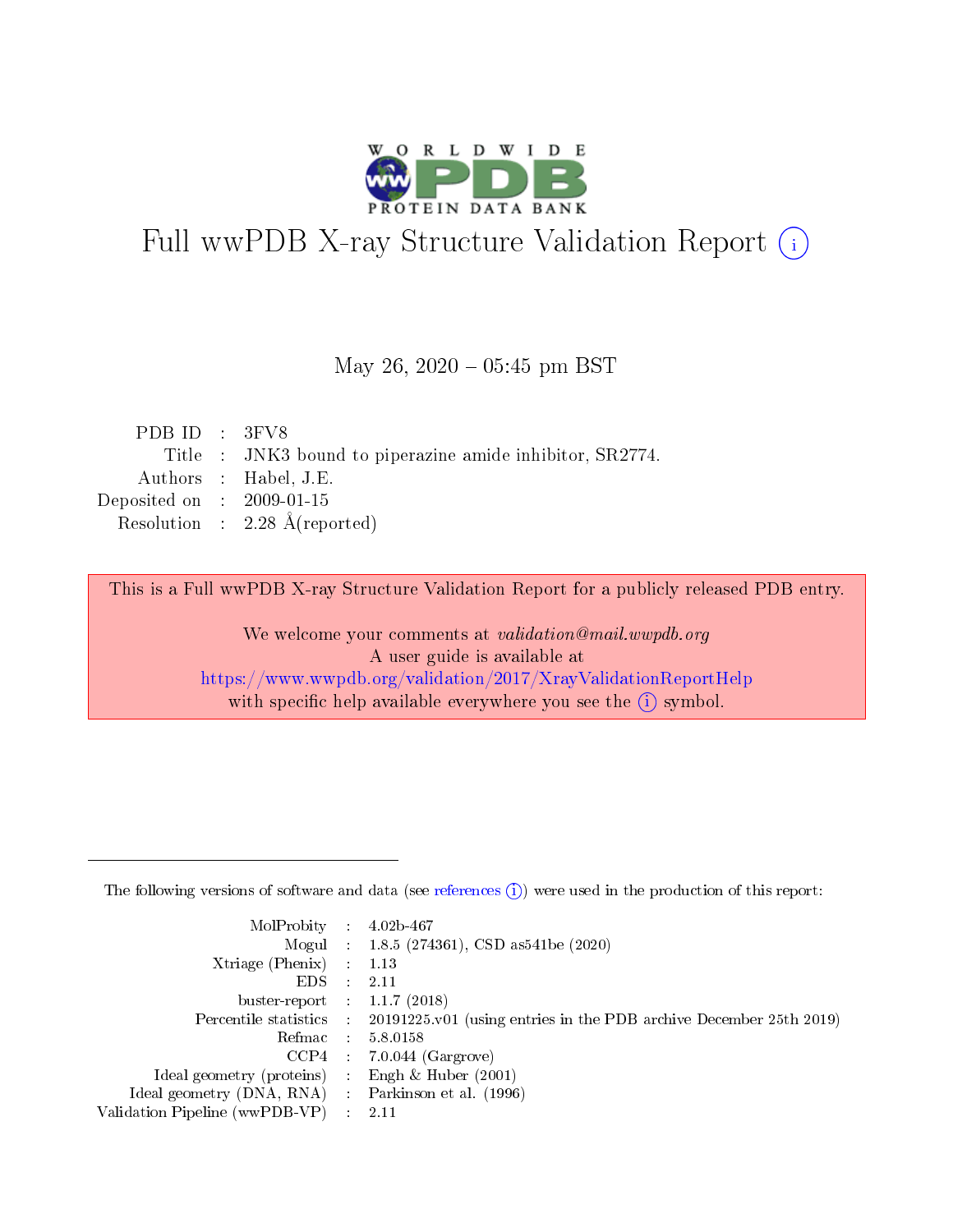# 1 [O](https://www.wwpdb.org/validation/2017/XrayValidationReportHelp#overall_quality)verall quality at a glance  $(i)$

The following experimental techniques were used to determine the structure: X-RAY DIFFRACTION

The reported resolution of this entry is 2.28 Å.

Percentile scores (ranging between 0-100) for global validation metrics of the entry are shown in the following graphic. The table shows the number of entries on which the scores are based.



| Metric                | Whole archive        | <b>Similar resolution</b>                                              |  |  |
|-----------------------|----------------------|------------------------------------------------------------------------|--|--|
|                       | $(\#\text{Entries})$ | $(\#\text{Entries},\, \text{resolution}\; \text{range}(\textup{\AA}))$ |  |  |
| $R_{free}$            | 130704               | 6980 $(2.30-2.26)$                                                     |  |  |
| Clashscore            | 141614               | $7711 (2.30 - 2.26)$                                                   |  |  |
| Ramachandran outliers | 138981               | $7597(2.30-2.26)$                                                      |  |  |
| Sidechain outliers    | 138945               | 7598 (2.30-2.26)                                                       |  |  |
| RSRZ outliers         | 127900               | 6849 (2.30-2.26)                                                       |  |  |

The table below summarises the geometric issues observed across the polymeric chains and their fit to the electron density. The red, orange, yellow and green segments on the lower bar indicate the fraction of residues that contain outliers for  $>=3, 2, 1$  and 0 types of geometric quality criteria respectively. A grey segment represents the fraction of residues that are not modelled. The numeric value for each fraction is indicated below the corresponding segment, with a dot representing fractions  $\epsilon=5\%$  The upper red bar (where present) indicates the fraction of residues that have poor fit to the electron density. The numeric value is given above the bar.

| Mol | $\cap$ hain | Length | Quality of chain |     |    |
|-----|-------------|--------|------------------|-----|----|
|     |             |        | 3%               |     |    |
|     |             | 355    | 71%              | 22% | 6% |

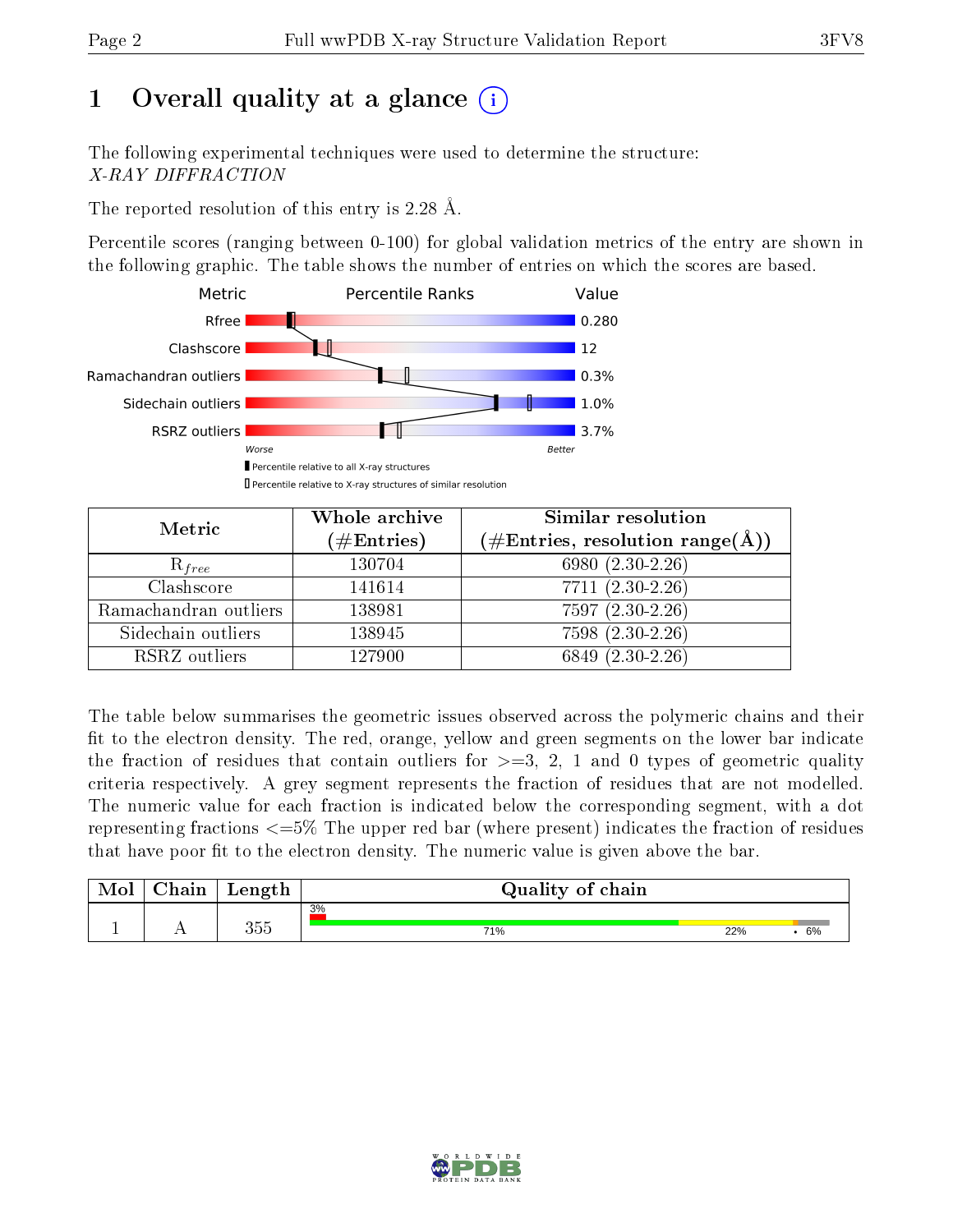# 2 Entry composition  $\left( \cdot \right)$

There are 4 unique types of molecules in this entry. The entry contains 2891 atoms, of which 0 are hydrogens and 0 are deuteriums.

In the tables below, the ZeroOcc column contains the number of atoms modelled with zero occupancy, the AltConf column contains the number of residues with at least one atom in alternate conformation and the Trace column contains the number of residues modelled with at most 2 atoms.

Molecule 1 is a protein called Mitogen-activated protein kinase 10.

| Mol | Chain | Residues | $\rm{Atoms}$               |      |     |               | ZeroOcc | $\mid$ AltConf $\mid$ Trace |  |  |
|-----|-------|----------|----------------------------|------|-----|---------------|---------|-----------------------------|--|--|
|     |       | 334      | $\hbox{Total}$<br>$2725\,$ | 1748 | 465 | $-49^{\circ}$ |         |                             |  |  |

 Molecule 2 is 5-bromo-N-(3-chloro-2-(4-(prop-2-ynyl)piperazin-1-yl)phenyl)furan-2-carboxa mide (three-letter code: JK3) (formula:  $C_{18}H_{17}BrClN_3O_2$ ).



| Mol | $Chain \,   \, Residues$ | Atoms |  |    |             |  | $\mathsf{ZeroOcc} \mid \mathsf{Alt}\overline{\mathsf{Conf}} \mid \mathsf{C}$ |  |  |
|-----|--------------------------|-------|--|----|-------------|--|------------------------------------------------------------------------------|--|--|
|     |                          | Total |  | 18 | Br C Cl N O |  |                                                                              |  |  |

• Molecule 3 is 1,2-ETHANEDIOL (three-letter code: EDO) (formula:  $C_2H_6O_2$ ).

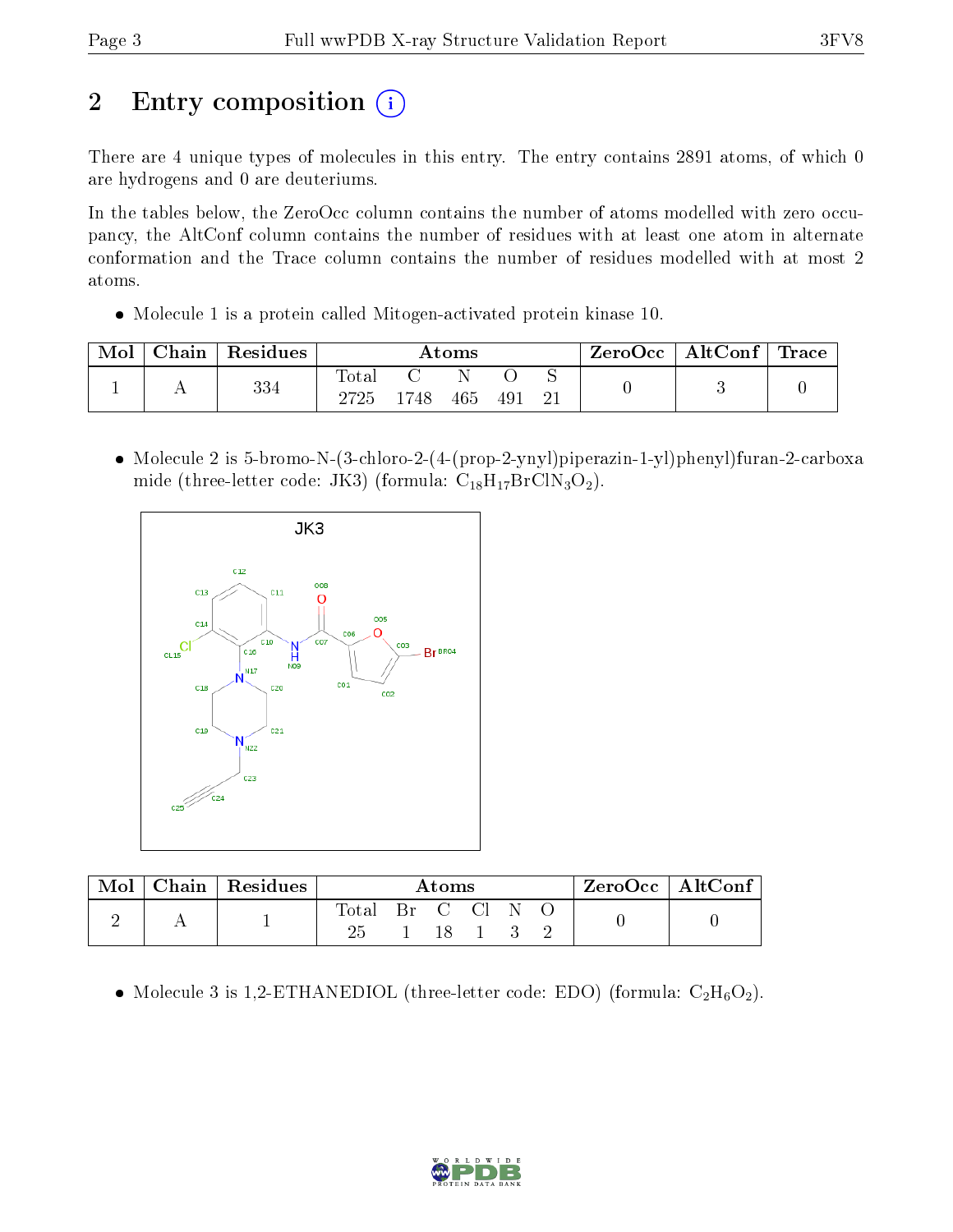

| Mol | Chain | Residues | Atoms                                                                   | ZeroOcc   AltConf |
|-----|-------|----------|-------------------------------------------------------------------------|-------------------|
| 3   |       |          | Total<br>$\left( \right)$<br>$\overline{2}$<br>$\overline{2}$<br>4      |                   |
| 3   | А     |          | Total<br>$\left( \right)$<br>€<br>$\overline{2}$<br>$\overline{2}$<br>4 |                   |
| 3   | А     |          | Total<br>$\overline{2}$<br>$\overline{2}$<br>4                          |                   |
| 3   | A     |          | Total<br>$\overline{2}$<br>$\overline{2}$<br>4                          |                   |
| 3   |       |          | Total<br>$\left( \right)$<br>റ<br>2                                     |                   |

Molecule 4 is water.

|  | $\text{Mol}$   Chain   Residues | Atoms                 | $\rm ZeroOcc$   Alt $\rm Conf$ |  |
|--|---------------------------------|-----------------------|--------------------------------|--|
|  |                                 | Total<br>1 ດາ<br>1 ດາ |                                |  |

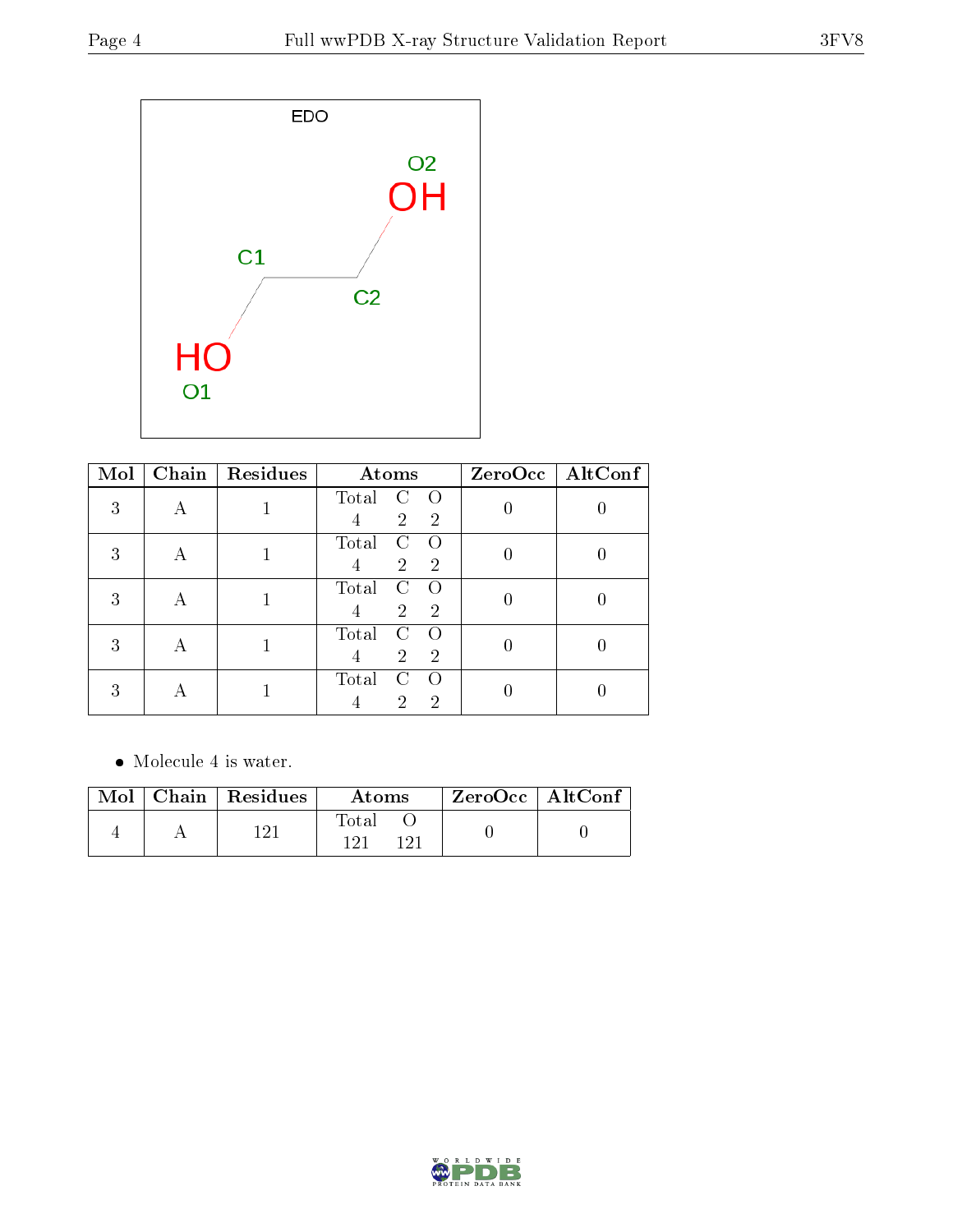# 3 Residue-property plots  $(i)$

These plots are drawn for all protein, RNA and DNA chains in the entry. The first graphic for a chain summarises the proportions of the various outlier classes displayed in the second graphic. The second graphic shows the sequence view annotated by issues in geometry and electron density. Residues are color-coded according to the number of geometric quality criteria for which they contain at least one outlier: green  $= 0$ , yellow  $= 1$ , orange  $= 2$  and red  $= 3$  or more. A red dot above a residue indicates a poor fit to the electron density (RSRZ  $> 2$ ). Stretches of 2 or more consecutive residues without any outlier are shown as a green connector. Residues present in the sample, but not in the model, are shown in grey.

• Molecule 1: Mitogen-activated protein kinase 10



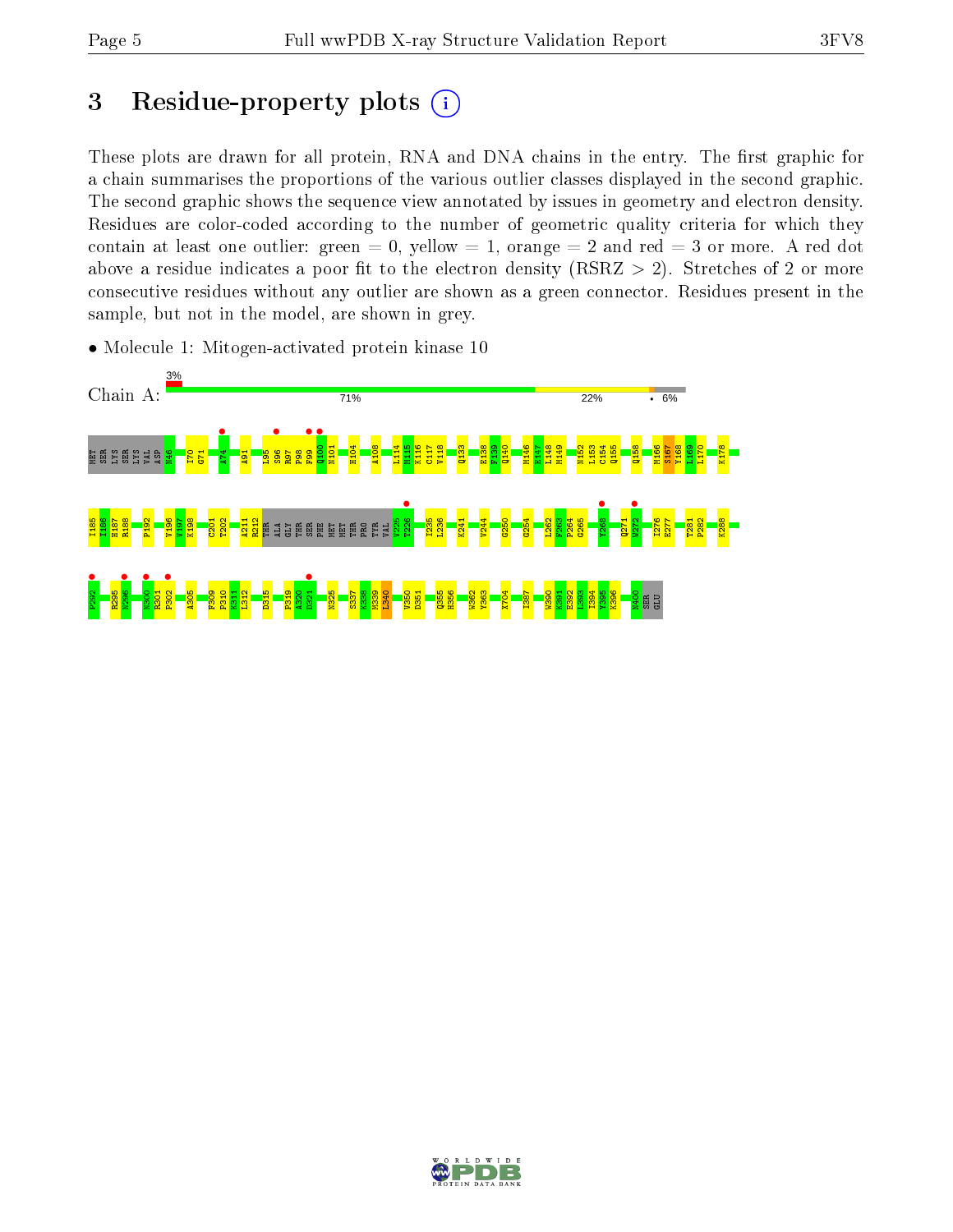## 4 Data and refinement statistics  $(i)$

| Property                                                   | Value                                              | Source     |
|------------------------------------------------------------|----------------------------------------------------|------------|
| Space group                                                | $\overline{C}$ 2 2 2 1                             | Depositor  |
| Cell constants                                             | 81.56Å 125.31Å 69.25Å                              | Depositor  |
| a, b, c, $\alpha$ , $\beta$ , $\gamma$                     | $90.00^{\circ}$<br>$90.00^{\circ}$ $90.00^{\circ}$ |            |
| Resolution $(A)$                                           | 40.78<br>$-2.28$                                   | Depositor  |
|                                                            | $40.78 - 2.28$                                     | <b>EDS</b> |
| $\%$ Data completeness                                     | $85.2(40.78-2.28)$                                 | Depositor  |
| (in resolution range)                                      | 85.0 (40.78-2.28)                                  | <b>EDS</b> |
| $R_{merge}$                                                | (Not available)                                    | Depositor  |
| $\mathrm{R}_{sym}$                                         | 0.06                                               | Depositor  |
| $\langle I/\sigma(I) \rangle^{-1}$                         | 1.42 (at $2.27\text{\AA}$ )                        | Xtriage    |
| Refinement program                                         | PHENIX (phenix.refine)                             | Depositor  |
|                                                            | 0.195<br>0.284<br>$\mathbf{A}$                     | Depositor  |
| $R, R_{free}$                                              | $0.192$ ,<br>0.280                                 | DCC        |
| $R_{free}$ test set                                        | 1463 reflections $(10.00\%)$                       | wwPDB-VP   |
| Wilson B-factor $(A^2)$                                    | 40.5                                               | Xtriage    |
| Anisotropy                                                 | 0.285                                              | Xtriage    |
| Bulk solvent $k_{sol}$ (e/Å <sup>3</sup> ), $B_{sol}(A^2)$ | 0.31, 55.6                                         | <b>EDS</b> |
| L-test for $\mathrm{twinning}^2$                           | $< L >$ = 0.50, $< L2$ > = 0.33                    | Xtriage    |
| Estimated twinning fraction                                | No twinning to report.                             | Xtriage    |
| $\overline{F_o}, \overline{F_c}$ correlation               | 0.95                                               | <b>EDS</b> |
| Total number of atoms                                      | 2891                                               | wwPDB-VP   |
| Average B, all atoms $(A^2)$                               | $51.0\,$                                           | wwPDB-VP   |

Xtriage's analysis on translational NCS is as follows: The largest off-origin peak in the Patterson function is  $7.40\%$  of the height of the origin peak. No significant pseudotranslation is detected.

<sup>&</sup>lt;sup>2</sup>Theoretical values of  $\langle |L| \rangle$ ,  $\langle L^2 \rangle$  for acentric reflections are 0.5, 0.333 respectively for untwinned datasets, and 0.375, 0.2 for perfectly twinned datasets.



<span id="page-5-1"></span><span id="page-5-0"></span><sup>1</sup> Intensities estimated from amplitudes.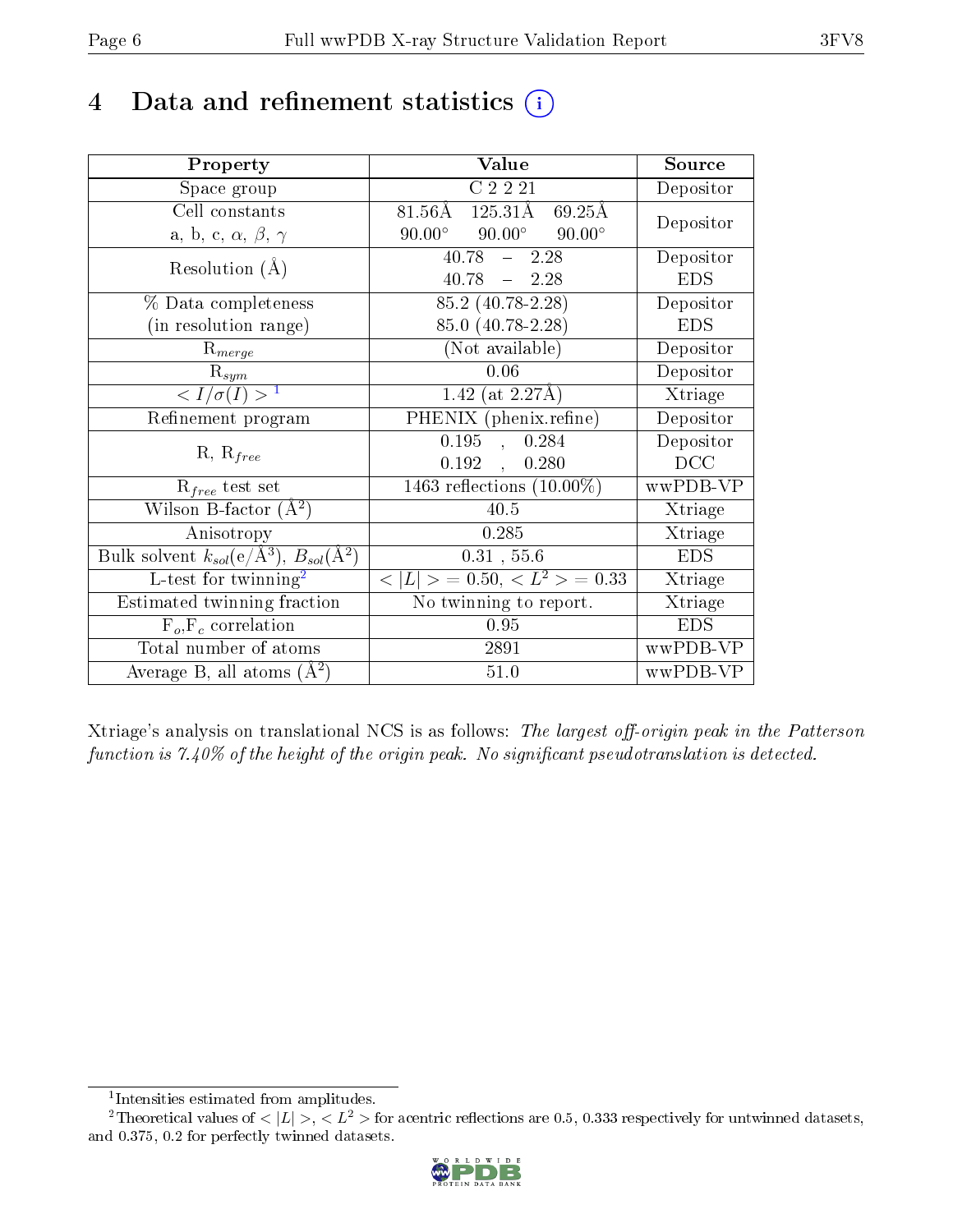## 5 Model quality  $(i)$

## 5.1 Standard geometry (i)

Bond lengths and bond angles in the following residue types are not validated in this section: OCY, EDO, JK3

The Z score for a bond length (or angle) is the number of standard deviations the observed value is removed from the expected value. A bond length (or angle) with  $|Z| > 5$  is considered an outlier worth inspection. RMSZ is the root-mean-square of all Z scores of the bond lengths (or angles).

| $Mol$   Chain |      | Bond lengths                    | Bond angles |        |  |
|---------------|------|---------------------------------|-------------|--------|--|
|               |      | RMSZ $ #Z  > 5$ RMSZ $ #Z  > 5$ |             |        |  |
|               | 0.35 | 0/2728                          | 0.52        | 0/3683 |  |

Chiral center outliers are detected by calculating the chiral volume of a chiral center and verifying if the center is modelled as a planar moiety or with the opposite hand.A planarity outlier is detected by checking planarity of atoms in a peptide group, atoms in a mainchain group or atoms of a sidechain that are expected to be planar.

|  | $\mid$ Mol $\mid$ Chain $\mid$ #Chirality outliers $\mid$ #Planarity outliers $\mid$ |
|--|--------------------------------------------------------------------------------------|
|  |                                                                                      |

There are no bond length outliers.

There are no bond angle outliers.

There are no chirality outliers.

All (1) planarity outliers are listed below:

| $\mid$ Mol $\mid$ Chain $\mid$ Res $\mid$ Type $\mid$ |         | Group     |
|-------------------------------------------------------|---------|-----------|
|                                                       | L OCY - | Mainchain |

### 5.2 Too-close contacts  $(i)$

In the following table, the Non-H and H(model) columns list the number of non-hydrogen atoms and hydrogen atoms in the chain respectively. The H(added) column lists the number of hydrogen atoms added and optimized by MolProbity. The Clashes column lists the number of clashes within the asymmetric unit, whereas Symm-Clashes lists symmetry related clashes.

| Mol |  |  | Chain   Non-H   H(model)   H(added)   Clashes   Symm-Clashes |
|-----|--|--|--------------------------------------------------------------|
|     |  |  |                                                              |
|     |  |  |                                                              |

Continued on next page...

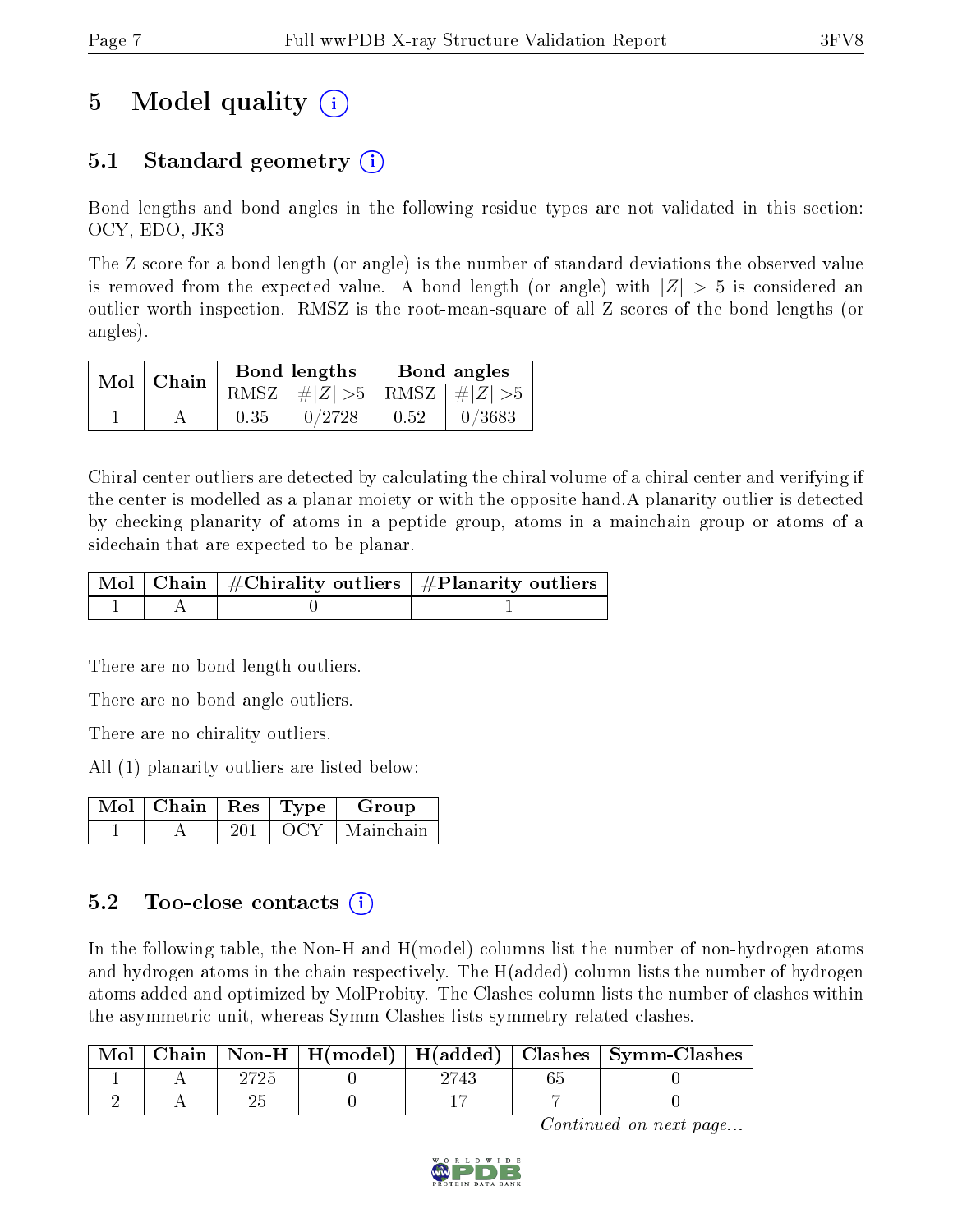The all-atom clashscore is defined as the number of clashes found per 1000 atoms (including hydrogen atoms). The all-atom clashscore for this structure is 12.

All (67) close contacts within the same asymmetric unit are listed below, sorted by their clash magnitude.

| Atom-1                                | Atom-2                            | Interatomic       | $\overline{\text{Clash}}$ |
|---------------------------------------|-----------------------------------|-------------------|---------------------------|
|                                       |                                   | distance $(\AA)$  | overlap $(\AA)$           |
| $1:A:301:A\overline{\mathrm{RG:HG2}}$ | 1: A:302: PRO:HD2                 | 1.13              | 1.12                      |
| 1:A:211:ALA:O                         | 1:A:212:ARG:HB3                   | 1.78              | 0.82                      |
| 1:A:117[A]:OCY:HE2                    | 1:A:704:UNK:HA                    | 1.62              | 0.81                      |
| 1:A:288:LYS:HG2                       | 1:A:295:ARG:NH2                   | 1.95              | 0.80                      |
| 1:A:301:ARG:HG2                       | 1:A:302:PRO:CD                    | 2.05              | 0.78                      |
| 1:A:146:MET:SD                        | 2:A:500:JK3:H02                   | $\overline{2.28}$ | 0.74                      |
| 1: A:301: ARG:CG                      | 1:A:302:PRO:HD2                   | 2.08              | 0.67                      |
| 1: A:116: LYS: HG2                    | 1:A:117[B]: <del>OCY:HD2</del>    | 1.81              | 0.63                      |
| 1:A:250:GLY:HA3                       | 1:A:340:LEU:HD13                  | 1.81              | $\overline{0.62}$         |
| 1:A:114:LEU:HD22                      | 1:A:185:ILE:HD11                  | 1.80              | 0.62                      |
| 1:A:187:HIS:O                         | 1:A:188:ARG:HB2                   | 2.00              | 0.62                      |
| 1:A.97:ARG:HG3                        | 1: A:97: ARG:O                    | 1.99              | 0.60                      |
| 1: A:392: GLU: HG2                    | 1:A:396:LYS:HE3                   | 1.83              | 0.60                      |
| $1: A:99:$ PHE:HZ                     | 1:A:140:GLN:HA                    | 1.67              | 0.59                      |
| 1: A: 101: ASN: HA                    | 1:A:387:ILE:HD11                  | 1.84              | 0.58                      |
| 1: A: 166: MET: HG3                   | $1:\overline{A:170[A]:}$ LEU:HD23 | 1.85              | 0.57                      |
| 1: A:71: GLY: HA3                     | 2: A: 500: JK3: C19               | 2.34              | 0.57                      |
| 1: A: 166: MET:O                      | 1:A:170[A]:LEU:HD23               | 2.04              | 0.57                      |
| 1: A:254: GLY:HA3                     | 1:A:262:LEU:HD11                  | 1.86              | 0.57                      |
| 1: A:276: ILE: HG13                   | 1: A:277: GLU:N                   | 2.19              | 0.56                      |
| 1:A:167:SER:HG                        | 1:A:362:TRP:HE1                   | 1.54              | 0.56                      |
| 1: A:262:LEU:O                        | 1:A:264:PRO:HD3                   | 2.06              | 0.56                      |
| 1: A:288: LYS: HG2                    | 1:A:295:ARG:HH22                  | 1.70              | 0.53                      |
| 1: A:265: GLY: HA3                    | $1:\overline{A:271:GLN:HA}$       | 1.89              | 0.53                      |
| 1: A:262:LEU:C                        | 1:A:264:PRO:HD3                   | 2.28              | 0.53                      |
| 1:A:178:LYS:HB2                       | 1:A:350:VAL:HG11                  | 1.92              | 0.51                      |
| 1:A:91:ALA:HB2                        | 1: A:148: LEU: HD13               | 1.92              | 0.51                      |
| 1:A:71:GLY:HA3                        | 2:A:500:JK3:H19                   | 1.92              | 0.51                      |
| 1: A: 168: TYR: HB2                   | 1: A:362:TRP:CZ2                  | 2.46              | 0.51                      |
| 1:A:98:PRO:O                          | 1:A:104:HIS:HB3                   | 2.10              | 0.51                      |
| 1: A:198:LYS:HE3                      | 1: A:202:THR:OG1                  | $\overline{2.10}$ | $\overline{0.50}$         |

Continued on next page...



Mol | Chain | Non-H | H(model) | H(added) | Clashes | Symm-Clashes  $3 \mid A \mid 20 \mid 0 \mid 30 \mid 4 \mid 0$ 4 | A | 121 | 0 | 0 | 3 | 0 All | All | 2891 | 0 | 2790 | 67 | 0

Continued from previous page...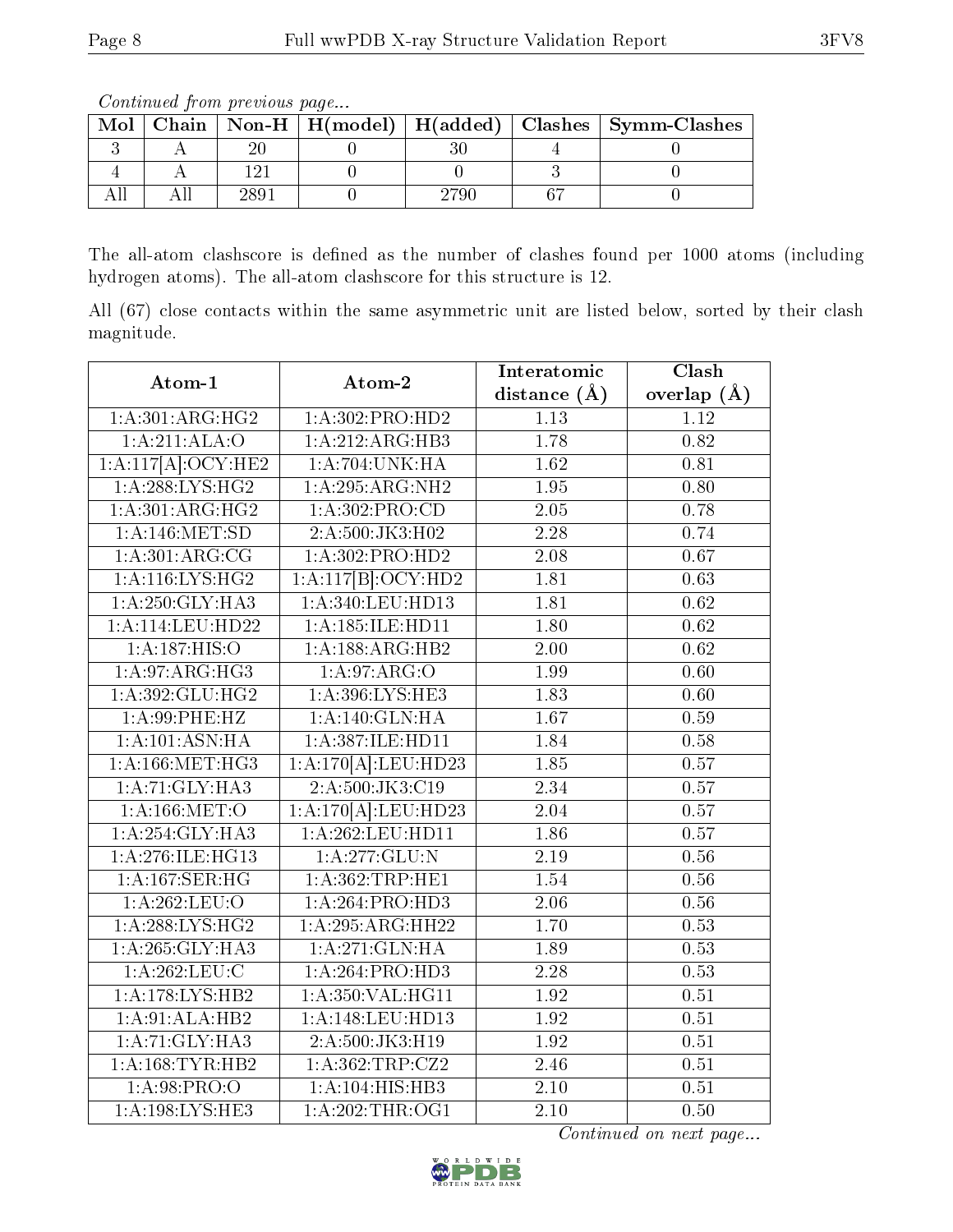| Atom-1              | Atom-2              | Interatomic    | Clash           |
|---------------------|---------------------|----------------|-----------------|
|                     |                     | distance $(A)$ | overlap $(\AA)$ |
| 1: A:301: ARG: HG3  | 4:A:815:HOH:O       | 2.11           | 0.49            |
| 1:A:356:HIS:HD2     | 3:A:504:EDO:H11     | 1.78           | 0.48            |
| 1: A:71: GLY: HA3   | 2:A:500:JK3:H19A    | 1.95           | 0.48            |
| 1:A:319:PRO:O       | 1:A:325:ASN:HB3     | $2.15\,$       | 0.47            |
| 1: A: 133: GLN: HG2 | 1: A: 138: GLU: O   | 2.15           | 0.47            |
| 1: A:146: MET:CE    | 2:A:500:JK3:H02     | 2.44           | 0.47            |
| 1:A:149:MET:HG3     | 1: A: 196: VAL: CG2 | 2.45           | 0.47            |
| 1: A:149:MET:HG3    | 1:A:196:VAL:HG23    | 1.97           | 0.46            |
| 1:A:158:GLN:HA      | 1: A: 158: GLN: OE1 | 2.16           | 0.46            |
| 1:A:351:ASP:O       | 1: A: 355: GLN: HG2 | 2.16           | 0.45            |
| 1:A:315:ASP:HB2     | 4:A:799:HOH:O       | 2.16           | 0.45            |
| 1: A:309: PHE: CZ   | 1:A:337:SER:HA      | 2.51           | 0.45            |
| 1:A:99:PHE:CZ       | 1:A:140:GLN:HA      | 2.50           | 0.45            |
| 1: A: 101: ASN: HA  | 1:A:387:ILE:CD1     | 2.47           | 0.45            |
| 1:A:305:ALA:O       | 3:A:502:EDO:H12     | 2.17           | 0.45            |
| 1:A:117[A]:OCY:HD3  | 1: A:704: UNK:O     | 2.17           | 0.44            |
| 1: A:250: GLY: HA2  | 1: A: 339: MET: HE3 | 1.99           | 0.44            |
| 1: A: 166: MET:HG3  | 1:A:170[A]:LEU:CD2  | 2.48           | 0.44            |
| 2:A:500:JK3:C25     | 2:A:500:JK3:BR04    | 3.21           | 0.44            |
| 1:A:153:LEU:HD23    | 1: A: 153: LEU: HA  | 1.73           | 0.43            |
| 1:A:309:PHE:N       | 1:A:310:PRO:CD      | 2.82           | 0.43            |
| 1:A:281:THR:HA      | 1: A:282: PRO:HD3   | 1.89           | 0.43            |
| 1:A:235:ILE:HG22    | 1:A:236:LEU:HD12    | 2.00           | 0.42            |
| 3:A:501:EDO:H22     | 3:A:502:EDO:H11     | 2.00           | 0.42            |
| 1:A:356:HIS:CD2     | 3:A:504:EDO:H11     | 2.55           | 0.42            |
| 1: A:98: PRO:HB3    | 1:A:108:ALA:CB      | 2.50           | 0.42            |
| 1: A:241:LYS:O      | 1:A:244:VAL:HG12    | 2.20           | 0.42            |
| 1: A: 154: OCY: SG  | 1:A:192:PRO:HB2     | 2.59           | 0.41            |
| 1:A:265:GLY:HA3     | 1: A:271: GLN:CA    | 2.51           | 0.41            |
| 1: A:309: PHE: HA   | 1:A:312:LEU:HD12    | 2.02           | 0.41            |
| 1: A:390:TRP:O      | 1:A:394:ILE:HG13    | 2.20           | 0.41            |
| 1: A:70: ILE: HG13  | 2:A:500:JK3:H18     | 2.02           | 0.41            |
| 1:A:97:ARG:HA       | 1: A:98: PRO:HD3    | 1.88           | 0.41            |
| 1: A: 363: TYR: HB2 | 4:A:791:HOH:O       | 2.22           | 0.40            |
| 1:A:114:LEU:O       | 1: A:118: VAL:HB    | 2.22           | 0.40            |
| 1: A: 152: ASN: OD1 | 1: A: 155: GLN: HG3 | 2.21           | 0.40            |

Continued from previous page...

There are no symmetry-related clashes.

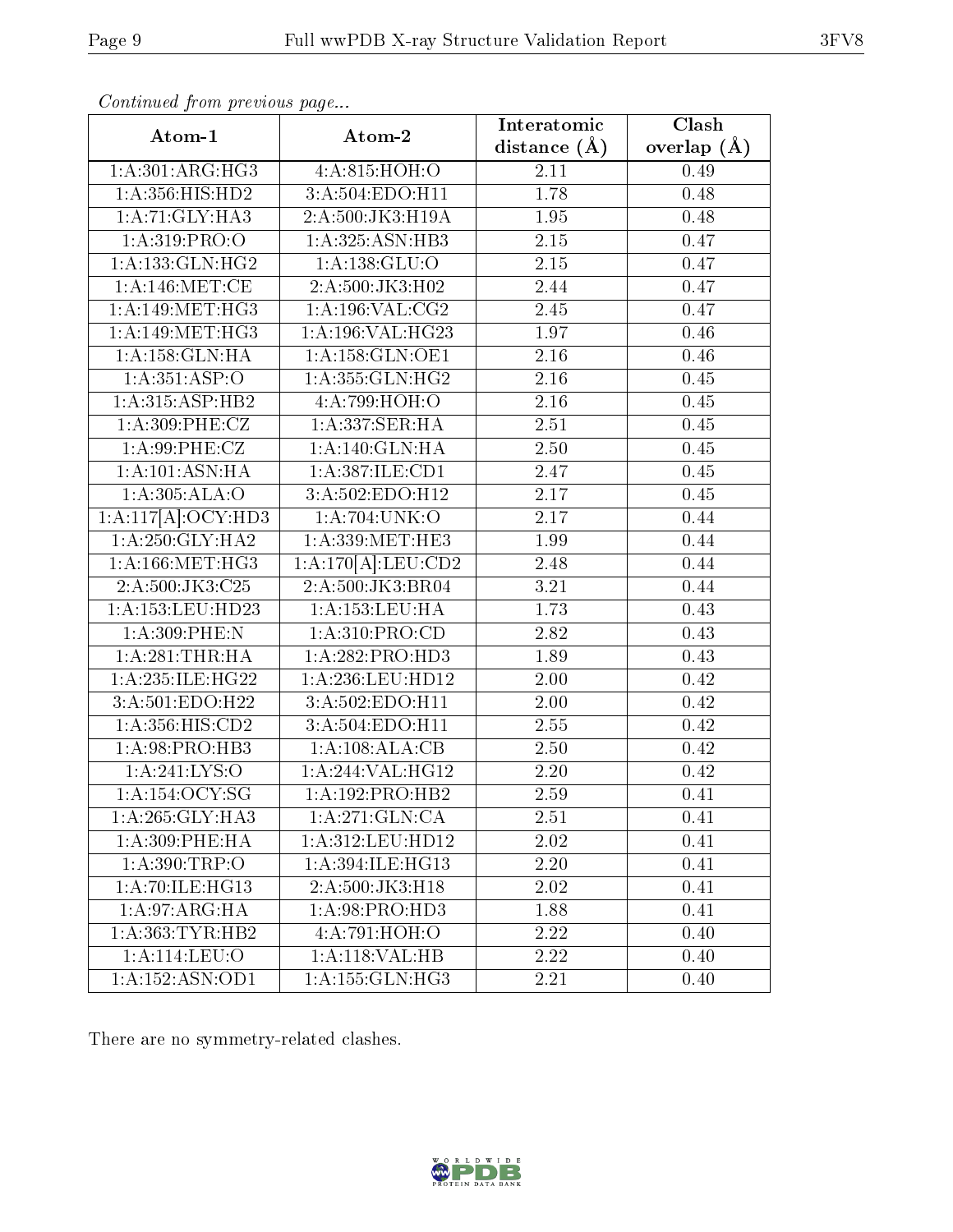#### 5.3 Torsion angles (i)

#### 5.3.1 Protein backbone  $(i)$

In the following table, the Percentiles column shows the percent Ramachandran outliers of the chain as a percentile score with respect to all X-ray entries followed by that with respect to entries of similar resolution.

The Analysed column shows the number of residues for which the backbone conformation was analysed, and the total number of residues.

| $\mid$ Mol $\mid$ Chain $\mid$ | Analysed Favoured   Allowed   Outliers   Percentiles                            |  |  |  |
|--------------------------------|---------------------------------------------------------------------------------|--|--|--|
|                                | $\mid$ 322/355 (91%) $\mid$ 301 (94%) $\mid$ 20 (6%) $\mid$ 1 (0%) $\mid$ 41 49 |  |  |  |

All (1) Ramachandran outliers are listed below:

| Chain | Res | рe |
|-------|-----|----|
|       |     |    |

#### 5.3.2 Protein sidechains  $\hat{I}$

In the following table, the Percentiles column shows the percent sidechain outliers of the chain as a percentile score with respect to all X-ray entries followed by that with respect to entries of similar resolution.

The Analysed column shows the number of residues for which the sidechain conformation was analysed, and the total number of residues.

| Mol   Chain | Rotameric   Outliers   Percentiles<br>Analysed |  |                    |                       |  |
|-------------|------------------------------------------------|--|--------------------|-----------------------|--|
|             | $-296/313(95\%)$ $-293(99\%)$                  |  | $\frac{1}{3}(1\%)$ | $\mid$ 76   86 $\mid$ |  |

All (3) residues with a non-rotameric sidechain are listed below:

| Mol | Chain | Res | Type |
|-----|-------|-----|------|
|     |       | 95  | L.H. |
|     |       | 167 | śН.  |
|     |       |     |      |

Some sidechains can be flipped to improve hydrogen bonding and reduce clashes. There are no such sidechains identified.

#### $5.3.3$  RNA  $(i)$

There are no RNA molecules in this entry.

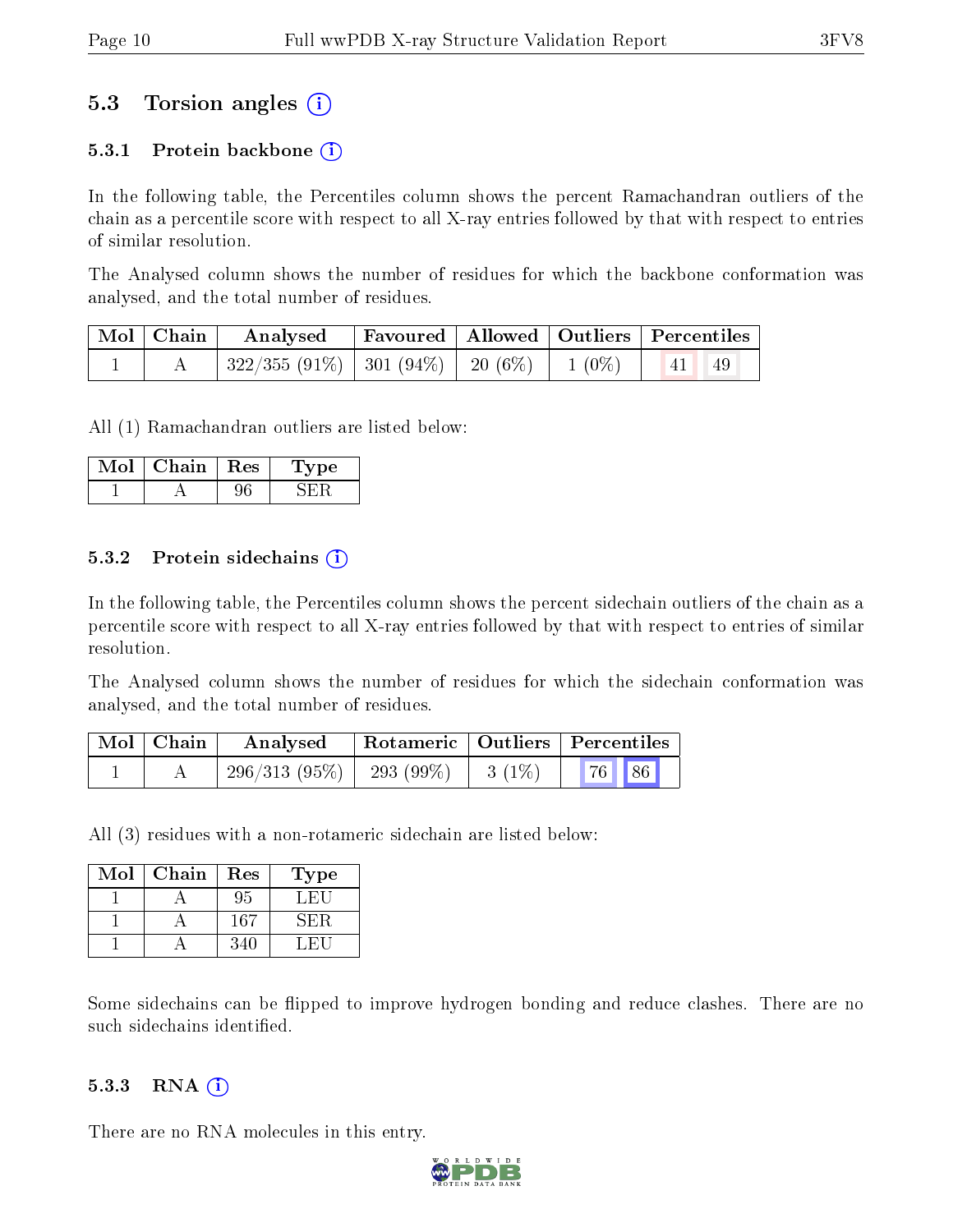### 5.4 Non-standard residues in protein, DNA, RNA chains (i)

4 non-standard protein/DNA/RNA residues are modelled in this entry.

In the following table, the Counts columns list the number of bonds (or angles) for which Mogul statistics could be retrieved, the number of bonds (or angles) that are observed in the model and the number of bonds (or angles) that are dened in the Chemical Component Dictionary. The Link column lists molecule types, if any, to which the group is linked. The Z score for a bond length (or angle) is the number of standard deviations the observed value is removed from the expected value. A bond length (or angle) with  $|Z| > 2$  is considered an outlier worth inspection. RMSZ is the root-mean-square of all Z scores of the bond lengths (or angles).

| Mol |             | Chain | Res   |                          |        |      |                  | Bond lengths |      |           | Bond angles |  |  |
|-----|-------------|-------|-------|--------------------------|--------|------|------------------|--------------|------|-----------|-------------|--|--|
|     | <b>Type</b> |       |       | Link                     | Counts | RMSZ | Z >2<br>#        | Counts       | RMSZ | Z >2<br># |             |  |  |
|     | ЭСҮ         | А     | 17[A] | $\overline{\phantom{a}}$ | 7,8,9  | 0.53 | $\theta$         | 4,8,10       | 1.94 | (25%)     |             |  |  |
|     | ЭCY         |       | 154   |                          | 7,8,9  | 0.50 | $\left( \right)$ | 4, 8, 10     | 1.84 | $2(50\%)$ |             |  |  |
|     | ЭCY         | А     | 17 B  | $\sim$                   | 7,8,9  | 0.61 | $\left( \right)$ | 4, 8, 10     | 1.97 | (25%)     |             |  |  |
|     | OCY         | А     | 201   |                          | 7,8,9  | 0.55 | $\left( \right)$ | 4,8,10       | 1.77 | (25%)     |             |  |  |

In the following table, the Chirals column lists the number of chiral outliers, the number of chiral centers analysed, the number of these observed in the model and the number defined in the Chemical Component Dictionary. Similar counts are reported in the Torsion and Rings columns. '-' means no outliers of that kind were identified.

| Mol | Type  | Chain | Res    |  | $Link \,  $ Chirals $ $ Torsions | Rings |
|-----|-------|-------|--------|--|----------------------------------|-------|
|     | – OCY |       | 117[A] |  | 0/5/7/9                          |       |
|     | - OCY |       | 154    |  | 1/5/7/9                          |       |
|     | OCY   |       | 117 B  |  | 3/5/7/9                          |       |
|     | OCY   |       | 201    |  | 3/5/7/9                          |       |

There are no bond length outliers.

All (5) bond angle outliers are listed below:

| Mol | Chain | Res     | Type | Atoms       |      | Observed $(°)$ | Ideal <sup>(o)</sup> |
|-----|-------|---------|------|-------------|------|----------------|----------------------|
|     |       | 117[A   | OCY  | $CB-SG-CD$  | 3.07 | 111.47         | 102.27               |
|     |       | $117$ B | OCY  | $CB-SG-CD$  | 2.89 | 110.93         | 102.27               |
|     |       | 201     |      | $CB-SG-CD$  | 2.56 | 109.95         | 102.27               |
|     |       | 154     |      | $CB-SG-CD$  | 2.54 | 109.88         | 102.27               |
|     |       | 154     |      | $OZ$ -CE-CD | 2.11 | 119 17         | 110.83               |

There are no chirality outliers.

All (7) torsion outliers are listed below:

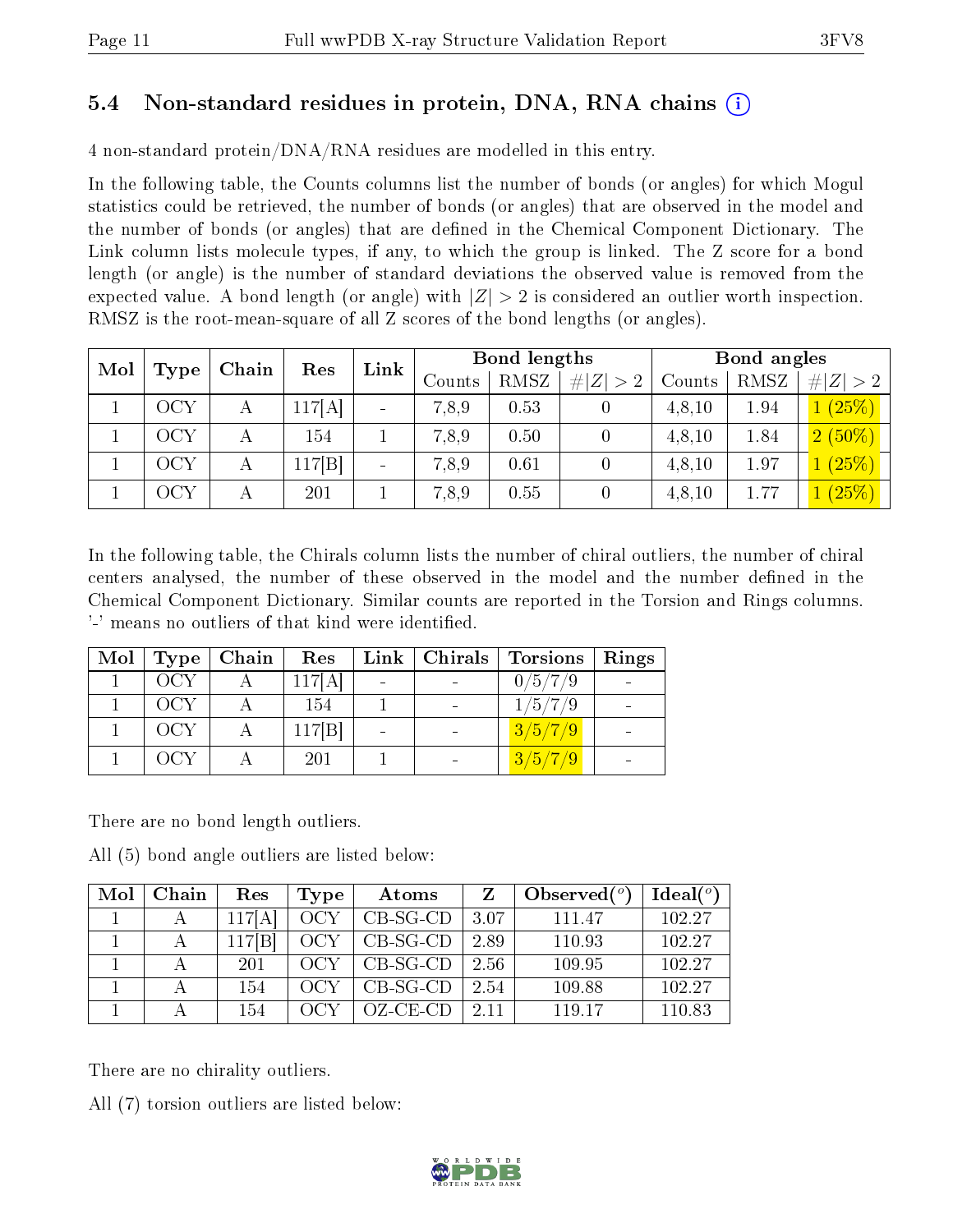| Mol          | Chain | Res    | <b>Type</b> | Atoms                     |
|--------------|-------|--------|-------------|---------------------------|
| 1            |       | 117 B  | OCY         | $CA-CB-SG-CD$             |
|              | А     | 117 B  | OCY         | SG-CD-CE-OZ               |
| 1            | А     | 201    | OCY         | SG-CD-CE-OZ               |
|              | А     | 117[B] | OCY         | N-CA-CB-SG                |
| 1            |       | 201    | OCY         | $CE$ -CD-SG-CB            |
| $\mathbf{1}$ |       | 154    | OCY         | $CE$ - $CD$ - $SG$ - $CB$ |
|              |       | 201    | OCY         | $CA-CB-SG-CD$             |

There are no ring outliers.

3 monomers are involved in 4 short contacts:

| $Mol$   Chain | Res   |  | $Type   Classhes   Symm-Classes$ |
|---------------|-------|--|----------------------------------|
|               |       |  |                                  |
|               | 154   |  |                                  |
|               | 117 B |  |                                  |

#### 5.5 Carbohydrates (i)

There are no carbohydrates in this entry.

### 5.6 Ligand geometry (i)

6 ligands are modelled in this entry.

In the following table, the Counts columns list the number of bonds (or angles) for which Mogul statistics could be retrieved, the number of bonds (or angles) that are observed in the model and the number of bonds (or angles) that are dened in the Chemical Component Dictionary. The Link column lists molecule types, if any, to which the group is linked. The Z score for a bond length (or angle) is the number of standard deviations the observed value is removed from the expected value. A bond length (or angle) with  $|Z| > 2$  is considered an outlier worth inspection. RMSZ is the root-mean-square of all Z scores of the bond lengths (or angles).

| Mol            | <b>Type</b> | Chain | Res | Link                     |            | Bond lengths |             |          | Bond angles |             |  |
|----------------|-------------|-------|-----|--------------------------|------------|--------------|-------------|----------|-------------|-------------|--|
|                |             |       |     |                          | Counts     | RMSZ         | # $ Z  > 2$ | Counts   | RMSZ        | # $ Z  > 2$ |  |
| 3              | <b>EDO</b>  | А     | 503 | $\sim$                   | 3.3.3      | 0.49         |             | 2,2,2    | 0.22        |             |  |
| 3              | <b>EDO</b>  | А     | 501 | $\overline{\phantom{0}}$ | 3,3,3      | 0.46         |             | 2,2,2    | 0.39        |             |  |
| 3              | <b>EDO</b>  | А     | 504 | ÷                        | 3.3.3      | 0.53         |             | 2,2,2    | 0.20        |             |  |
| $\overline{2}$ | JK3         | А     | 500 | $\blacksquare$           | 22, 27, 27 | 2.93         | $11(50\%)$  | 26,37,37 | 6.96        | $9(34\%)$   |  |
| 3              | <b>EDO</b>  | А     | 505 | $\blacksquare$           | 3,3,3      | 0.45         |             | 2,2,2    | 0.40        |             |  |
| 3              | <b>EDO</b>  | А     | 502 | $\overline{\phantom{0}}$ | 3,3,3      | 0.45         |             | 2,2,2    | 0.41        |             |  |

In the following table, the Chirals column lists the number of chiral outliers, the number of chiral

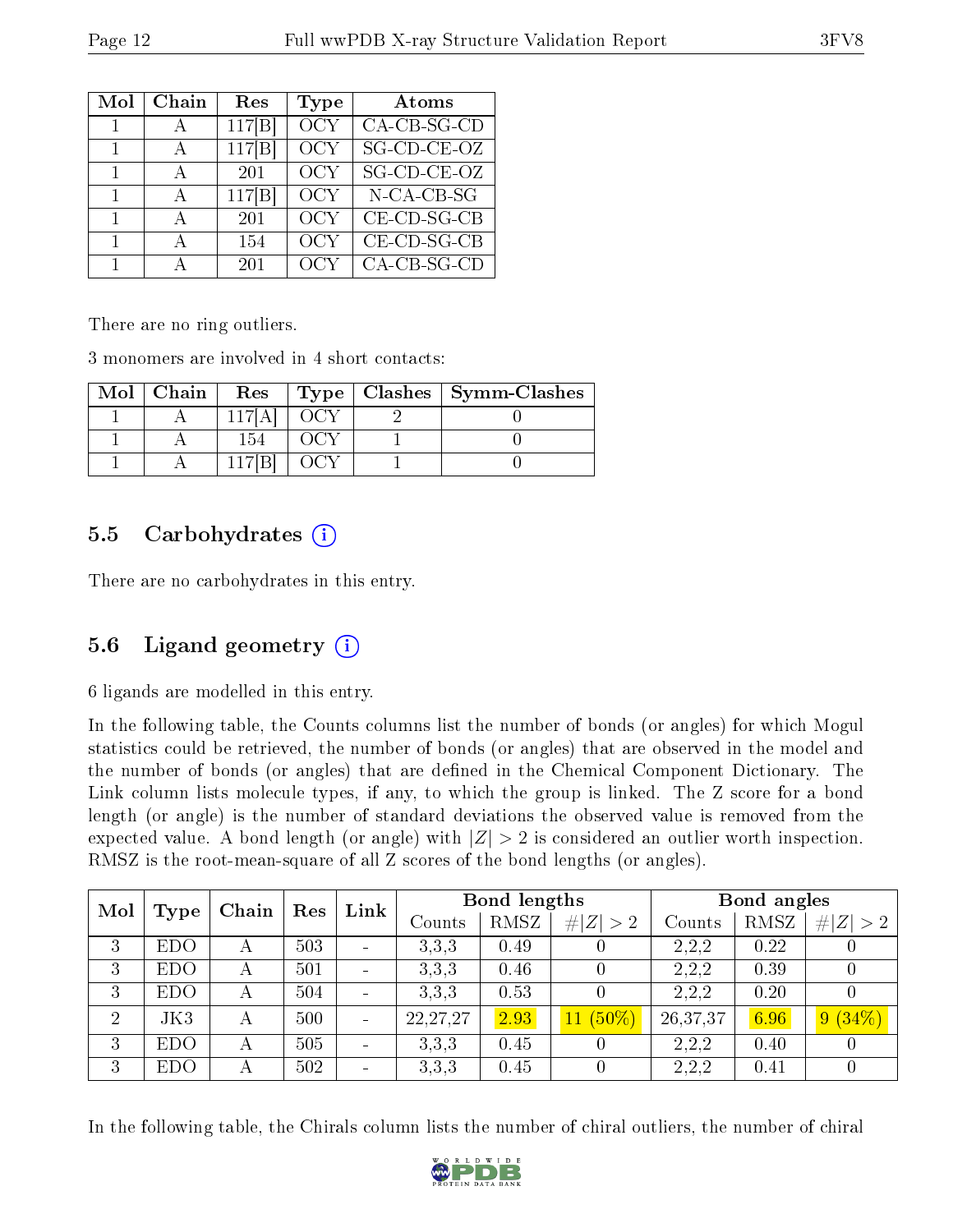centers analysed, the number of these observed in the model and the number defined in the Chemical Component Dictionary. Similar counts are reported in the Torsion and Rings columns. '-' means no outliers of that kind were identified.

| Mol            | Type       | Chain | Res | Link | Chirals | <b>Torsions</b> | Rings   |
|----------------|------------|-------|-----|------|---------|-----------------|---------|
| 3              | <b>EDO</b> |       | 503 |      |         | Ω.              |         |
| 3              | <b>EDO</b> |       | 501 |      |         |                 |         |
| 3              | <b>EDO</b> |       | 504 |      |         | 0 <sub>1</sub>  |         |
| $\overline{2}$ | JK3        | А     | 500 |      |         | 2/11/25/25      | 0/3/3/3 |
| 3              | <b>EDO</b> |       | 505 |      |         | 1/1/1/1         |         |
| 3              | EDO        |       | 502 |      |         |                 |         |

All (11) bond length outliers are listed below:

| Mol                         | Chain | Res | <b>Type</b> | Atoms       | Z       | Observed $(A)$ | Ideal(A) |
|-----------------------------|-------|-----|-------------|-------------|---------|----------------|----------|
| $\overline{2}$              | А     | 500 | JK3         | $C23-N22$   | 7.17    | 1.54           | 1.46     |
| $\overline{2}$              | А     | 500 | JK3         | $C23-C24$   | 5.42    | 1.54           | 1.47     |
| $\overline{2}$              | А     | 500 | JK3         | $C24-C25$   | 4.70    | 1.32           | 1.18     |
| $\overline{2}$              | А     | 500 | JK3         | $C20-N17$   | 4.04    | 1.53           | 1.46     |
| $\overline{2}$              | А     | 500 | JK3         | $C07-N09$   | 3.47    | 1.45           | 1.35     |
| $\overline{2}$              | А     | 500 | JK3         | $C16-C10$   | 3.16    | 1.45           | 1.40     |
| $\overline{2}$              | А     | 500 | JK3         | $C21-N22$   | 2.92    | 1.55           | 1.46     |
| $\mathcal{D}_{\mathcal{A}}$ | A     | 500 | JK3         | $C21-C20$   | 2.67    | 1.61           | 1.51     |
| $\overline{2}$              | А     | 500 | JK3         | O08-C07     | $-2.59$ | 1.18           | 1.23     |
| $\overline{2}$              | А     | 500 | JK3         | $C12-C13$   | 2.38    | 1.43           | 1.38     |
| $\overline{2}$              | А     | 500 | JK3         | $C14$ -CL15 | 2.17    | 1.78           | 1.73     |

|  |  |  |  | All (9) bond angle outliers are listed below: |  |  |  |
|--|--|--|--|-----------------------------------------------|--|--|--|
|--|--|--|--|-----------------------------------------------|--|--|--|

| Mol            | Chain | Res | Type | Atoms                                             | Z        | Observed $\binom{o}{c}$ | Ideal $\binom{o}{c}$ |
|----------------|-------|-----|------|---------------------------------------------------|----------|-------------------------|----------------------|
| 2              | Α     | 500 | JK3  | C <sub>23</sub> -C <sub>24</sub> -C <sub>25</sub> | $-33.88$ | 120.83                  | 177.67               |
| $\overline{2}$ | А     | 500 | JK3  | C <sub>23</sub> -N <sub>22</sub> -C <sub>19</sub> | 4.52     | 116.97                  | 111.71               |
| 2              | А     | 500 | JK3  | C <sub>20</sub> -N <sub>17</sub> -C <sub>18</sub> | 4.50     | 121.45                  | 111.52               |
| $\overline{2}$ | А     | 500 | JK3  | C23-N22-C21                                       | 4.46     | 116.91                  | 111.71               |
| $\overline{2}$ | А     | 500 | JK3  | C21-N22-C19                                       | 2.73     | 114.97                  | 108.83               |
| 2              | А     | 500 | JK3  | $C01-C02-C03$                                     | 2.64     | 111.17                  | 107.24               |
| $\overline{2}$ | А     | 500 | JK3  | $C21-C20-N17$                                     | 2.25     | 115.08                  | 110.70               |
| 2              | А     | 500 | JK3  | $\overline{\text{C}}24-\text{C}23-\text{N}22$     | 2.23     | 118.52                  | 113.59               |
| 2              | А     | 500 | JK3  | $C11-C10-C16$                                     | 2.13     | 120.80                  | 118.46               |

There are no chirality outliers.

All (3) torsion outliers are listed below:

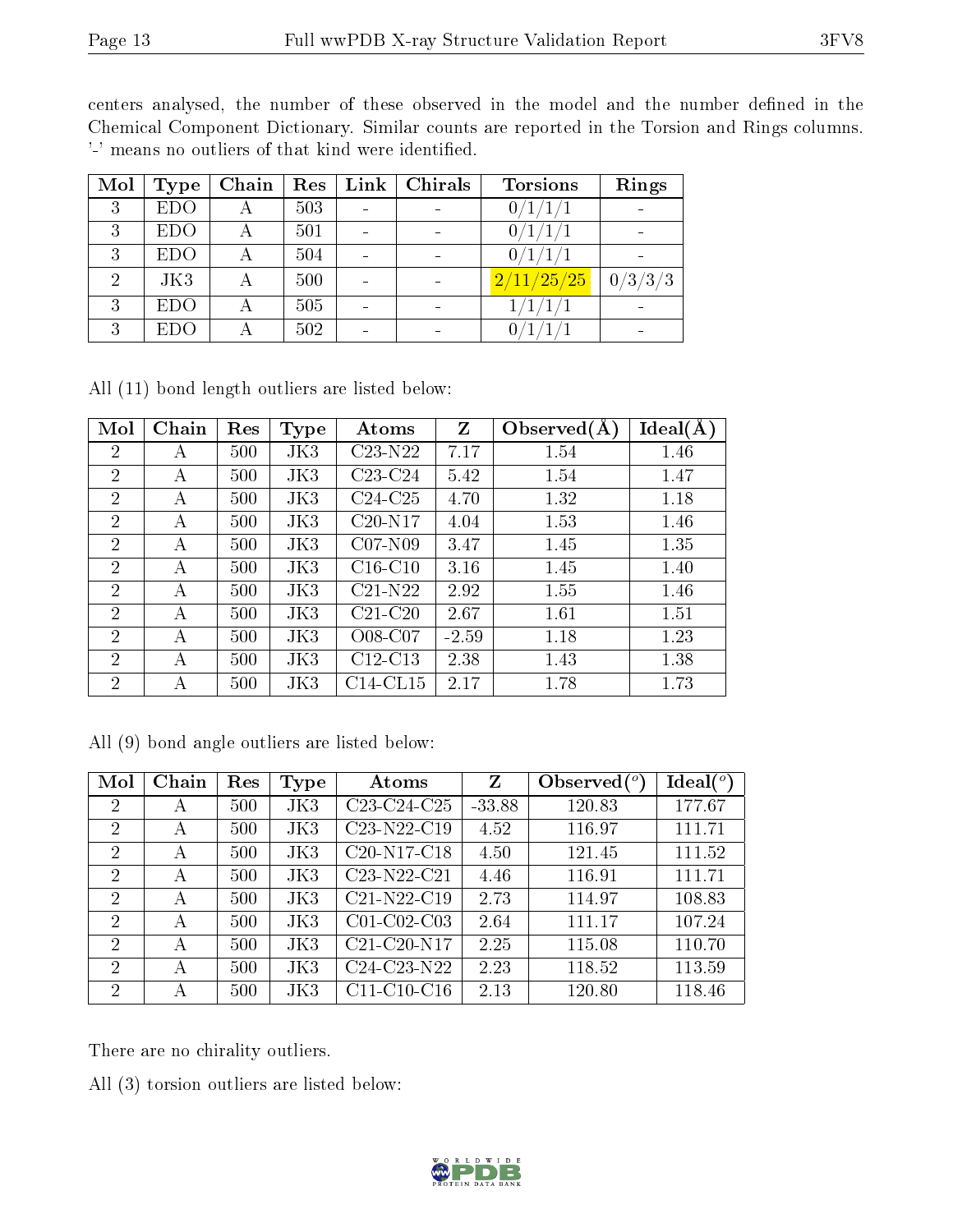| Mol | Chain | Res | Type | Atoms               |
|-----|-------|-----|------|---------------------|
|     |       | 500 | JK3  | $C24-C23-N22-C19$   |
|     |       | 500 | JK3  | $C24-C23-N22-C21$   |
|     |       | 505 | EDC  | $O1 - C1 - C2 - O2$ |

There are no ring outliers.

4 monomers are involved in 11 short contacts:

|  |     |          | Mol   Chain   Res   Type   Clashes   Symm-Clashes |
|--|-----|----------|---------------------------------------------------|
|  | 501 | $E1$ )() |                                                   |
|  | 504 | EDO      |                                                   |
|  | 500 | JK3      |                                                   |
|  | 502 | ETIO)    |                                                   |

The following is a two-dimensional graphical depiction of Mogul quality analysis of bond lengths, bond angles, torsion angles, and ring geometry for all instances of the Ligand of Interest. In addition, ligands with molecular weight > 250 and outliers as shown on the validation Tables will also be included. For torsion angles, if less then 5% of the Mogul distribution of torsion angles is within 10 degrees of the torsion angle in question, then that torsion angle is considered an outlier. Any bond that is central to one or more torsion angles identified as an outlier by Mogul will be highlighted in the graph. For rings, the root-mean-square deviation (RMSD) between the ring in question and similar rings identified by Mogul is calculated over all ring torsion angles. If the average RMSD is greater than 60 degrees and the minimal RMSD between the ring in question and any Mogul-identified rings is also greater than 60 degrees, then that ring is considered an outlier. The outliers are highlighted in purple. The color gray indicates Mogul did not find sufficient equivalents in the CSD to analyse the geometry.

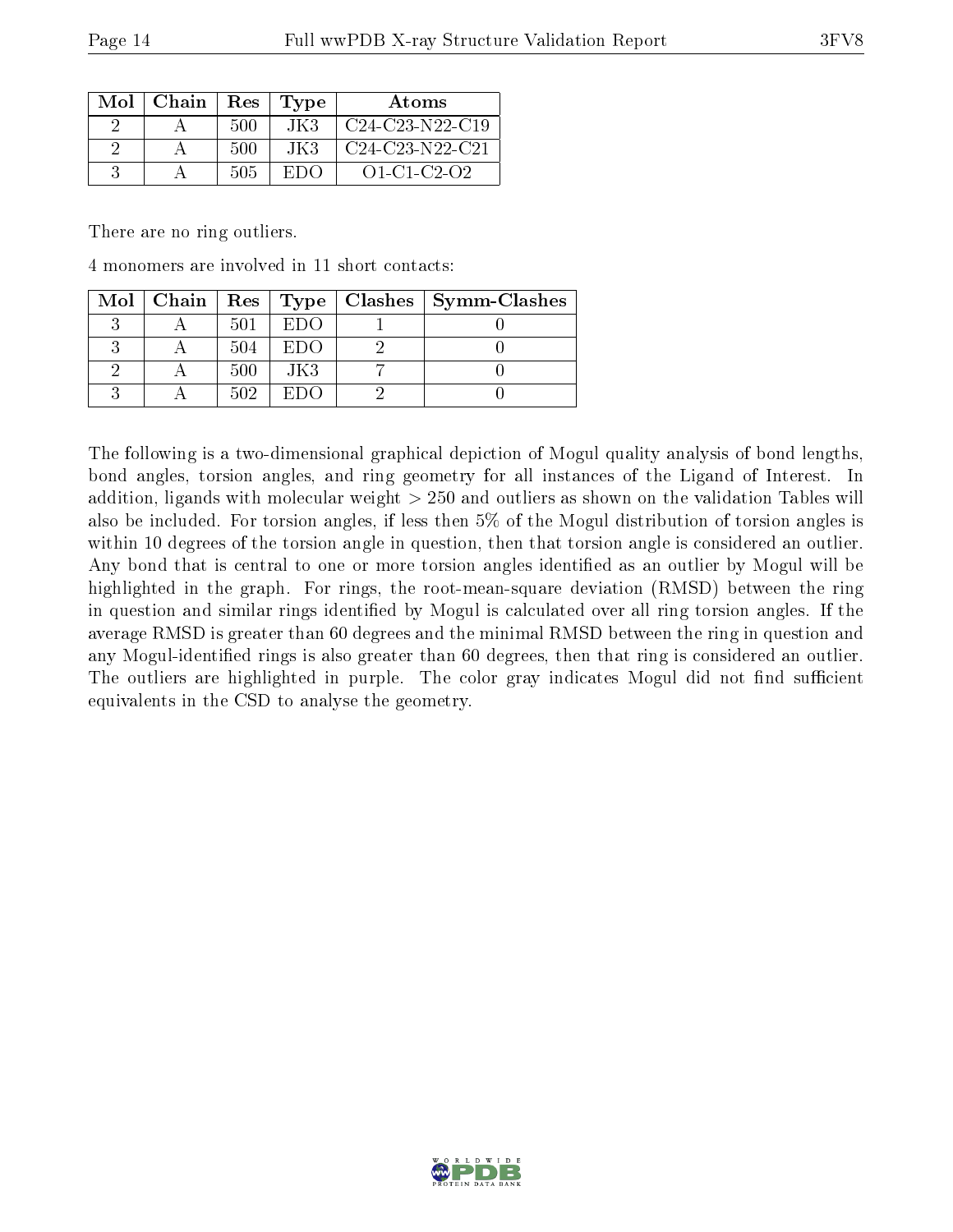

### 5.7 [O](https://www.wwpdb.org/validation/2017/XrayValidationReportHelp#nonstandard_residues_and_ligands)ther polymers (i)

There are no such residues in this entry.

### 5.8 Polymer linkage issues (i)

The following chains have linkage breaks:

|  | Mol   Chain   Number of breaks |
|--|--------------------------------|
|  |                                |

All chain breaks are listed below:

|  |         |         | $\mid$ Model $\mid$ Chain $\mid$ Residue-1 $\mid$ Atom-1 $\mid$ Residue-2 $\mid$ Atom-2 $\mid$ Distance (Å) |
|--|---------|---------|-------------------------------------------------------------------------------------------------------------|
|  | 704:UNK | 381:ASP | 13.02                                                                                                       |
|  | 366:ALA | 700:UNK | 5.18                                                                                                        |

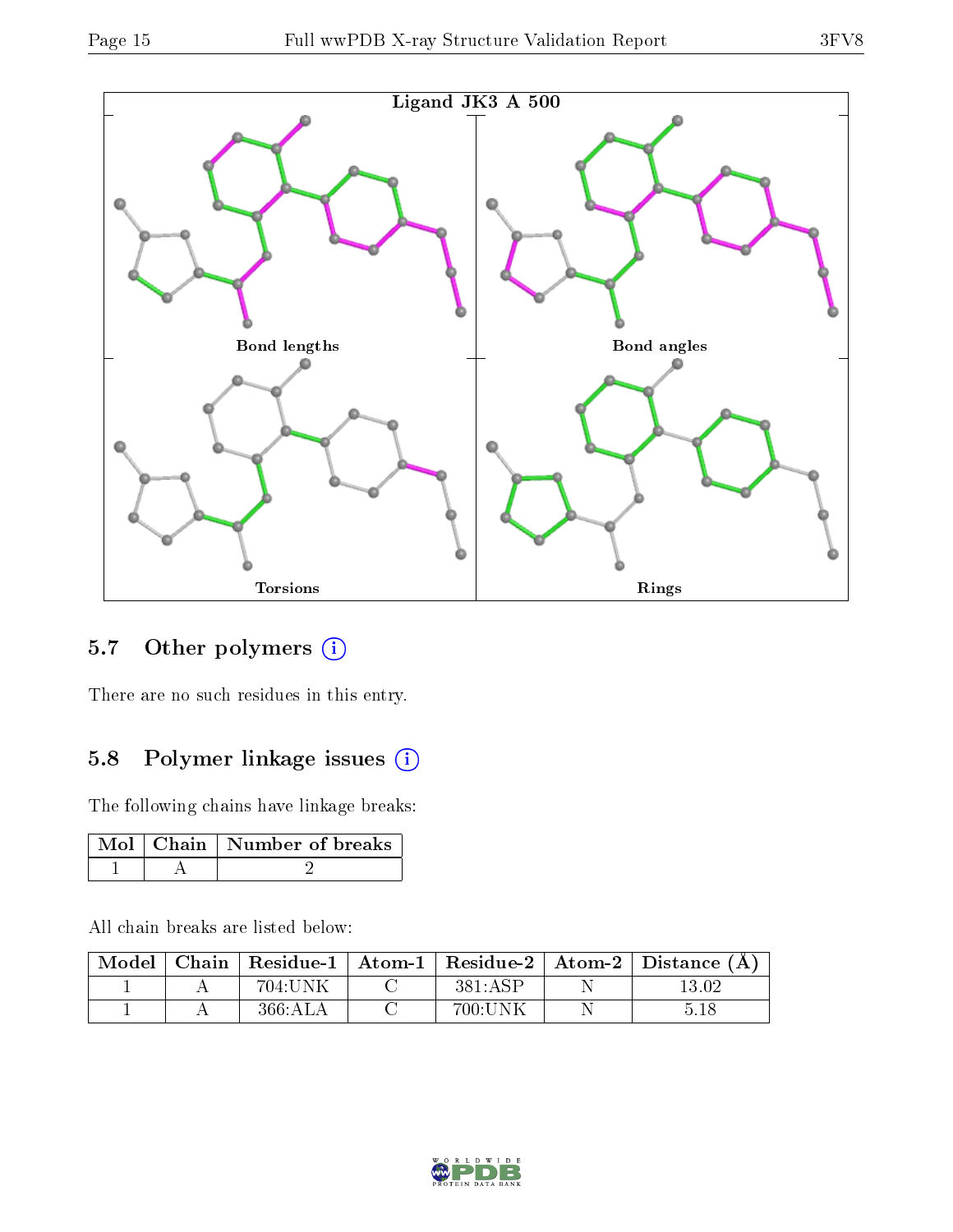## 6 Fit of model and data  $\left( \cdot \right)$

## 6.1 Protein, DNA and RNA chains (i)

In the following table, the column labelled  $#RSRZ>2'$  contains the number (and percentage) of RSRZ outliers, followed by percent RSRZ outliers for the chain as percentile scores relative to all X-ray entries and entries of similar resolution. The OWAB column contains the minimum, median,  $95<sup>th</sup>$  percentile and maximum values of the occupancy-weighted average B-factor per residue. The column labelled  $Q< 0.9$  lists the number of (and percentage) of residues with an average occupancy less than 0.9.

| $\vert$ Mol $\vert$ Chain $\vert$ | $\mid$ Analysed $\mid$ <rsrz> <math>\mid</math></rsrz> | $\rm \#RSRZ{>}2$                    | $\text{OWAB}(\text{A}^2) \mid \text{Q}<0.9$ |  |
|-----------------------------------|--------------------------------------------------------|-------------------------------------|---------------------------------------------|--|
|                                   | $\mid$ 326/355 (91\%) $\mid$ -0.12                     | 12 (3%)   41   47   21, 45, 94, 125 |                                             |  |

All (12) RSRZ outliers are listed below:

| Mol | Chain        | $\operatorname{Res}% \left( \mathcal{N}\right) \equiv\operatorname{Res}(\mathcal{N}_{0})\cap\mathcal{N}_{1}$ | Type       | <b>RSRZ</b> |
|-----|--------------|--------------------------------------------------------------------------------------------------------------|------------|-------------|
| 1   | A            | 268                                                                                                          | TYR        | 4.7         |
| 1   | A            | 96                                                                                                           | SER.       | 4.0         |
| 1   | A            | 302                                                                                                          | PRO        | 3.6         |
| 1   | А            | 99                                                                                                           | PHE        | 2.9         |
| 1   | A            | $100\,$                                                                                                      | <b>GLN</b> | 2.5         |
| 1   | А            | 296                                                                                                          | <b>ASN</b> | 2.5         |
| 1   | $\mathbf{A}$ | 292                                                                                                          | PRO        | 2.3         |
| 1   | A            | 226                                                                                                          | THR.       | 2.2         |
| 1   | А            | 272                                                                                                          | TRP        | 2.2         |
| 1   | A            | 74                                                                                                           | ALA        | 2.2         |
| 1   | А            | 321                                                                                                          | ASP        | 2.0         |
| 1   |              | 300                                                                                                          | <b>ASN</b> | 2.0         |

### 6.2 Non-standard residues in protein, DNA, RNA chains  $(i)$

In the following table, the Atoms column lists the number of modelled atoms in the group and the number defined in the chemical component dictionary. The B-factors column lists the minimum, median,  $95<sup>th</sup>$  percentile and maximum values of B factors of atoms in the group. The column labelled  $Q < 0.9$ ' lists the number of atoms with occupancy less than 0.9.

| Mol | <b>Type</b> | Chain | $\operatorname{Res}% \left( \mathcal{N}\right) \equiv\operatorname{Res}(\mathcal{N}_{0})\cap\mathcal{N}_{1}$ | Atoms   | <b>RSCC</b> | $_{\rm RSR}$ | <b>B</b> -factors( $\AA^2$ ) | $\mathrm{Q}{<}0.9$ |
|-----|-------------|-------|--------------------------------------------------------------------------------------------------------------|---------|-------------|--------------|------------------------------|--------------------|
|     | OCY         |       | 117[A                                                                                                        | 9<br>10 | 0.90        | 0.20         | 36, 50, 55, 56               |                    |
|     | OCY         |       | 117[B]                                                                                                       | 9<br>10 | 0.90        | 0.20         | 42,50,56,59                  |                    |
|     | ACY         |       | 201                                                                                                          | 10<br>Q | 0.93        | $0.11\,$     | 29.34.45.47                  |                    |
|     | WC          |       | 154                                                                                                          | 9<br>10 | 0.94        | 0.13         | 37, 46, 56, 56               |                    |

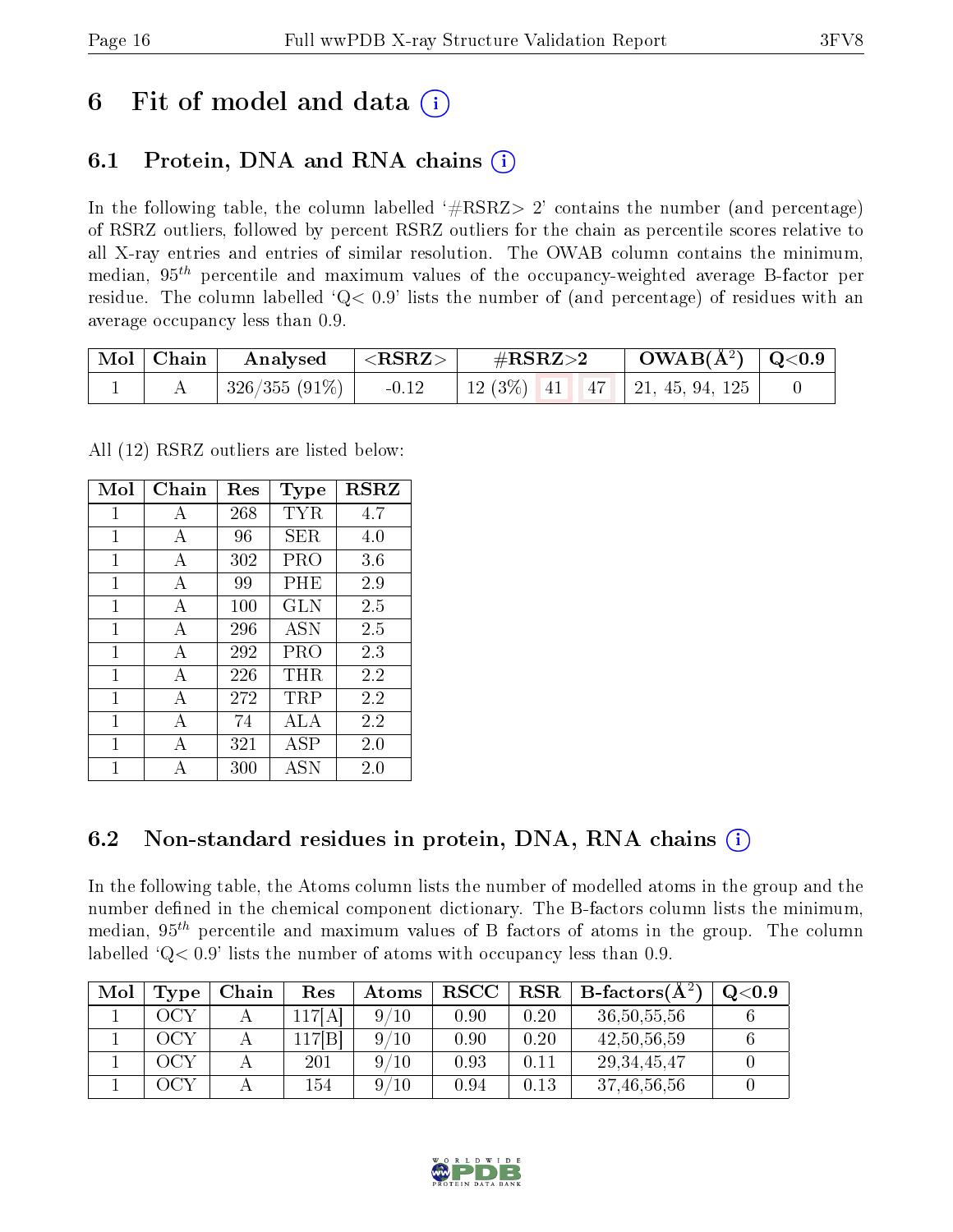#### 6.3 Carbohydrates  $(i)$

There are no carbohydrates in this entry.

#### 6.4 Ligands  $(i)$

In the following table, the Atoms column lists the number of modelled atoms in the group and the number defined in the chemical component dictionary. The B-factors column lists the minimum, median,  $95<sup>th</sup>$  percentile and maximum values of B factors of atoms in the group. The column labelled 'Q< 0.9' lists the number of atoms with occupancy less than 0.9.

| Mol | Type       | Chain | Res | Atoms | $_{\rm RSCC}$ | <b>RSR</b> | <b>B</b> -factors $(\overline{A^2})$ | Q <sub>0.9</sub> |
|-----|------------|-------|-----|-------|---------------|------------|--------------------------------------|------------------|
| 3   | <b>EDO</b> |       | 505 | 4/4   | 0.78          | 0.15       | 60,64,67,69                          |                  |
| 3   | EDO        |       | 504 | 4/4   | 0.86          | 0.13       | 55,56,60,64                          |                  |
| 3   | <b>EDO</b> | А     | 503 | 4/4   | 0.89          | 0.16       | 47, 52, 53, 55                       |                  |
| 2   | JK3        |       | 500 | 25/25 | 0.89          | 0.14       | 32, 43, 60, 100                      |                  |
| 3   | EDO        |       | 501 | 4/4   | 0.89          | 0.17       | 53, 54, 56, 61                       |                  |
| 3   | <b>EDO</b> |       | 502 | 4/4   | 0.93          | 0.17       | 64,65,66,70                          |                  |

The following is a graphical depiction of the model fit to experimental electron density of all instances of the Ligand of Interest. In addition, ligands with molecular weight  $> 250$  and outliers as shown on the geometry validation Tables will also be included. Each fit is shown from different orientation to approximate a three-dimensional view.